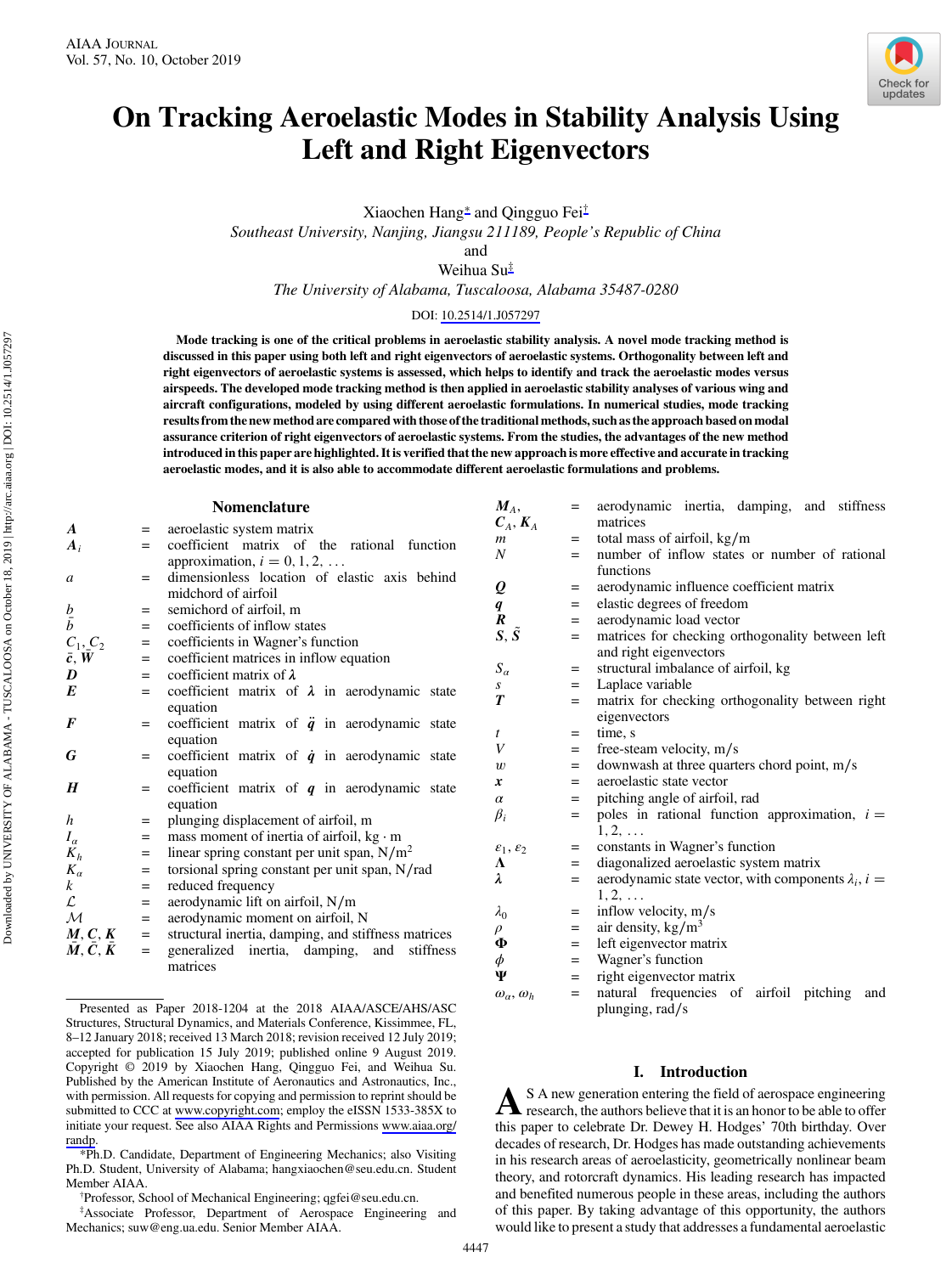<span id="page-1-0"></span>problem, in the hope of bringing new insights into the aeroelastic stability analysis.

In an aeroelastic analysis, mode tracking is a general technique related to eigenvalue problems with varying parameters, such as flight speed and altitude. In general, eigenvalue problems can be classified as either self-adjoint or non-self-adjoint. In self-adjoint problems, the system energy is conserved. However, it is typically a non-self-adjoint problem to solve for the aeroelastic stability boundary [[1](#page-10-0)], where the system energy is not conserved [[2\]](#page-10-0). In an aeroelastic analysis, the vibration frequencies of different modes may change, and mode crossings may occur with the change of airspeed. If such mode crossings are not correctly tracked, it can cause misidentification of the aeroelastic phenomenon, because the observed variations of aeroelastic modes with respect to the varying parameter could be erroneous. When this occurs, the factors leading to aeroelastic instabilities (e.g., flutter and divergence) cannot be adequately understood, and any attempts to improve aircraft performance based on such predictions may be misguided.

In the early years, aeroelastic mode tracking was manually performed based on the analyst's judgment, without applying a robust and automated tracking algorithm. This method is quick but may be daunting and confusing, when frequencies of aeroelastic modes are close in the root locus plane. Desmarais and Bennet [\[3\]](#page-10-0) proposed an approach for  $V-g$  analysis that relied upon the shape of the characteristic polynomial and used the Laguerre's iteration to converge from a previous eigenvalue to the current one. In this method, the increments in reduced frequency must be very small. In addition, this method may fail if the closest zero solution of the characteristic polynomial near the starting point does not correspond to the correct eigenvalue. Van Zyl [[4](#page-10-0)] then improved this method by correlating the modes based on complex inner products between current and previous eigenvalues (with the increment of the parameter, e.g., airspeed), which essentially applied the idea of modal assurance criterion (MAC). Later on, Eldred et al. [\[2\]](#page-10-0) presented two new methods for mode tracking. One was the complex higher-order eigenpair perturbation (C-HOEP) algorithm, and the other was the complex cross-orthogonality check (C-CORC) method. The first algorithm iteratively computed changes in the eigenpairs due to the parameter perturbations with an important feature of maintaining the correspondence between the baseline and perturbed eigenpairs. The second method, while being similar to Van Zyl's MAC method, was a complex extension of the method developed by Gibson [\[5\]](#page-10-0). However, it used the mass bi-orthogonality to reestablish correspondence after a standard reanalysis. By comparing the results of his two methods with those in the previous studies, Eldred et al. recommended C-HOEP and C-CORC in eigenvalue problems of non-self-adjoint systems, such as the aeroelastic flutter analysis using the V-g method, due to the robustness of the two methods. Chen [\[6\]](#page-10-0) applied a predictor-corrector scheme for the eigenvalue tracking to the g method in flutter analysis. The approach may predict the eigenvalues at the next increment point of the varying parameter by using a linear extrapolation from the eigenvalues and their derivatives at the current increment point. This scheme was also proved to be more robust and less costly than other sorting schemes without using the prediction and correction. Huang et al. [\[7\]](#page-10-0) tried to deal with the mode tracking jumps to improve the original piecewise quadratic interpolation (PQI) method [\[8\]](#page-10-0) through shape-preserving cubic spline extrapolation. A fourth-order piecewise polynomial was defined as the shape-preserving interpolation function, and the existing flutter data were used to determine the unknown coefficients.

All these studies have provided significant insights into the aeroelastic mode tracking and are effective on most occasions. However, there are still some disadvantages of the methods when applied in specific studies. One noticeable disadvantage is that small increments of the varying parameter are usually required in most of these methods to track the aeroelastic modes correctly. For example, in perturbation approaches, it is important to take small increments of airspeed to obtain accurate predictions of eigenvalues. Some methods based on splines or interpolation may have difficulties in cases where multiple aeroelastic modes interact within a small frequency neighborhood, which happens commonly in aeroelastic problems of flexible wing structures. In addition, most of these studies are only validated in specific problems (such as  $V-g$  or  $p-k$  analysis), modeled by using a specific aerodynamic formulation. In this paper, a different mode tracking method using both left and right eigenvectors is developed to overcome these deficiencies. Mogenier et al. [\[9\]](#page-10-0) used both left and right eigenvectors of a rotor to track its modes with the varying spin speed. The approach has recently been implemented in MSC.Nastran for the analysis of rotor dynamics [\[10](#page-10-0)], where both left and right eigenvectors of the rotor system are employed to track the modes dependent on the rotation rates and to facilitate plotting the Campbell diagram. The rotor dynamics analysis does not involve aeroelastic effects. This paper, however, explores the mode tracking problems of different aeroelastic systems by extending this method.

The remainder of this paper is organized as follows. The theoretical formulation of this study is presented in Sec. II. Several aeroelastic models are introduced briefly in Sec. II.A, where the structural dynamics of a typical 2-D airfoil section is coupled with a frequently used time-domain aerodynamic formulation (such as the Wagner's function, finite-state inflow theory, and rational function approximation). The resulting aeroelastic equations are further transformed into a unified state-space form, where the aeroelastic system matrix is the basis of the mode tracking studies. The unified aeroelastic formulation makes the mode tracking method compatible with various aeroelastic models. Furthermore, in Sec. [II.B,](#page-4-0) the mode tracking algorithm using both left and right eigenvectors of the aeroelastic system matrix is discussed in detail, followed by numerical studies in Sec. [III,](#page-4-0) using the implemented mode tracking method. The numerical cases to be presented include the mode tracking studies on a 2-D airfoil, a linear wing box model, a highly flexible cantilever wing with geometric nonlinearity, and a highly flexible blended-wing–body aircraft with coupled aeroelasticity and flight dynamics. Through the comparison between the new mode tracking method and those that exist in the literature (especially the MAC-based method), advantages and effectiveness of the new method are demonstrated through the studies.

## II. Theoretical Formulation

In this section, several aeroelastic formulations are briefly introduced. They are transformed into a unified state-space form, where an orthogonality check using both left and right eigenvectors of the aeroelastic systems is applied to track aeroelastic modes in the stability analysis.

#### A. Generalized Aeroelastic Equations of Motion

A 2-D rigid airfoil section is shown in Fig. 1 with a plunging degree-of-freedom  $h$  and a pitching degree-of-freedom  $\alpha$ . Its equation of motion is given by

$$
\begin{bmatrix} m & S_{\alpha} \\ S_{\alpha} & I_{\alpha} \end{bmatrix} \begin{Bmatrix} \ddot{h}(t) \\ \ddot{\alpha}(t) \end{Bmatrix} + \begin{bmatrix} K_{h} & 0 \\ 0 & K_{\alpha} \end{bmatrix} \begin{Bmatrix} h(t) \\ \alpha(t) \end{Bmatrix} = \begin{Bmatrix} -\mathcal{L}(t) \\ \mathcal{M}(t) \end{Bmatrix} \tag{1}
$$

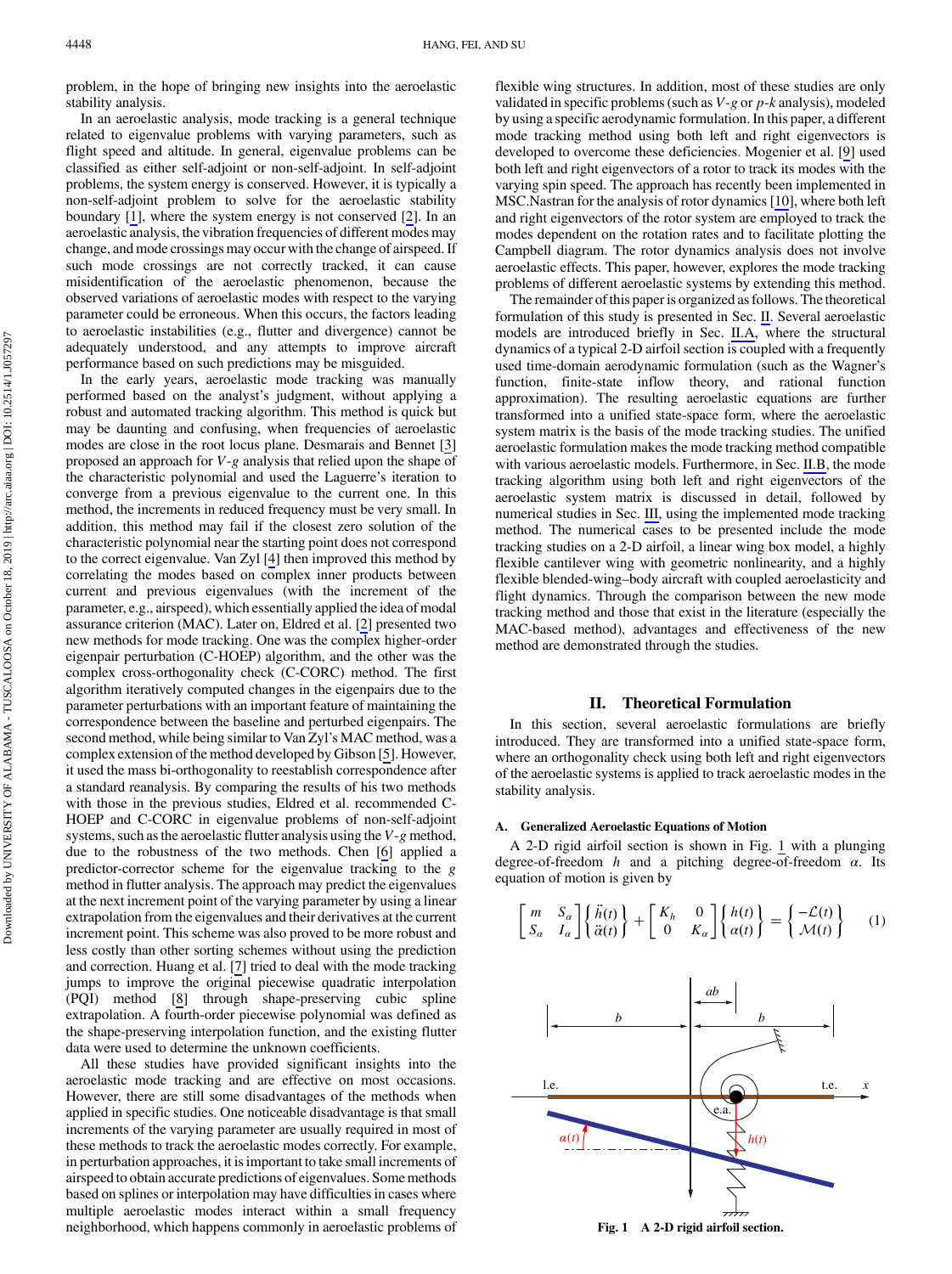<span id="page-2-0"></span>where  $m$ ,  $S_\alpha$ , and  $I_\alpha$  are the total mass, structural imbalance, and mass moment of inertia of the airfoil, respectively.  $K_h$  and  $K_\alpha$  are the linear and torsional spring constants, respectively.  $\mathcal L$  and  $\mathcal M$  are aerodynamic force and moment at the elastic axis, respectively. Finally, the structural damping is not considered for this airfoil for simplicity.

To apply the proposed mode tracking method in aeroelastic stability analysis, one may transform Eq. [\(1\)](#page-1-0) into the state-space form. In addition, this paper aims at developing a mode tracking approach that can accommodate different unsteady aerodynamic formulations to determine the loads  $\mathcal L$  and  $\mathcal M$ , as well as the aerodynamic state differential equations. In doing so, several frequently used unsteady aerodynamic formulations are considered in this paper.

# 1. Wagner's Function

Wagner's function is used to model the indicial response of the aerodynamic loads under a sudden change of downwash. As the time history of the downwash can be approximated by the sum of several step signals, the unsteady aerodynamic loads under an arbitrary airfoil motion can be derived by the Duhamel's integral, given by

$$
\mathcal{L} = \pi \rho b^2 (\ddot{h} + V\dot{\alpha} - a b \ddot{\alpha})
$$
  
+  $2\pi \rho b V \left( w(0) \phi(t) + \int_0^t \frac{\partial w(\tau)}{\partial \tau} \phi(t - \tau) d\tau \right)$   

$$
\mathcal{M} = \pi \rho b^2 \left[ a b \ddot{h} - \left( \frac{1}{2} - a \right) b V \dot{\alpha} - \left( \frac{1}{8} + a^2 \right) b^2 \ddot{\alpha} \right]
$$
  
+  $2\pi \rho b^2 V \left( \frac{1}{2} + a \right) \left( w(0) \phi(t) + \int_0^t \frac{\partial w(\tau)}{\partial \tau} \phi(t - \tau) d\tau \right)$  (2)

where  $w(t)$  is the downwash at the three-quarters chord, given by

$$
w(t) = \dot{h}(t) + \left(\frac{1}{2} - a\right) b\dot{\alpha}(t) + V\alpha(t) \tag{3}
$$

and the Wagner's function  $\phi(t)$  may take the approximate form of

$$
\phi(t) = 1 - C_1 e^{-\varepsilon_1 (V/b)t} - C_2 e^{-\varepsilon_2 (V/b)t}
$$
 (4)

where  $C_1 = 0.165$ ,  $C_2 = 0.335$ ,  $\varepsilon_1 = 0.0455$ , and  $\varepsilon_2 = 0.3$  [\[11](#page-10-0)]. The integrals in Eq. (2) are transformed by using integration by parts, leading to

$$
\mathcal{L} = \pi \rho b^2 (\ddot{h} + V\dot{\alpha} - a b \ddot{\alpha})
$$
  
+  $2\pi \rho b V \left( w(t) \phi(0) - \int_0^t w(\tau) \frac{\partial \phi(t - \tau)}{\partial \tau} d\tau \right)$   

$$
\mathcal{M} = \pi \rho b^2 \left[ a b \ddot{h} - \left( \frac{1}{2} - a \right) b V \dot{\alpha} - \left( \frac{1}{8} + a^2 \right) b^2 \ddot{\alpha} \right]
$$
  
+  $2\pi \rho b^2 V \left( \frac{1}{2} + a \right) \left( w(t) \phi(0) - \int_0^t w(\tau) \frac{\partial \phi(t - \tau)}{\partial \tau} d\tau \right)$  (5)

The integrals in Eq. (5) are defined as a summation of two individual aerodynamic states,  $\lambda_1$  and  $\lambda_2$ , given by

$$
\lambda_1 = C_1 \varepsilon_1 \frac{V}{b} \int_0^t w(\tau) e^{-\varepsilon_1 (V/b)(t-\tau)} d\tau
$$

$$
\lambda_2 = C_2 \varepsilon_2 \frac{V}{b} \int_0^t w(\tau) e^{-\varepsilon_2 (V/b)(t-\tau)} d\tau
$$

$$
\lambda_1 + \lambda_2 = -\int_0^t w(\tau) \frac{\partial \phi(t-\tau)}{\partial \tau} d\tau
$$
(6)

To simplify the equations, one can define the airfoil motion and complete state vector as

$$
\mathbf{q} = \{h \quad \alpha\}^T
$$
  

$$
\lambda = \{\lambda_1 \quad \lambda_2\}^T
$$
 (7)

Obviously, the aerodynamic lift and moment are both functions of airfoil motion  $q$ , its time derivatives  $(\dot{q}$  and  $\ddot{q}$ ), as well as the aerodynamic state  $λ$ , that is,

$$
\begin{Bmatrix} \mathcal{L} \\ \mathcal{M} \end{Bmatrix} = M_A \ddot{q} + C_A \dot{q} + K_A q + D\lambda \tag{8}
$$

where

$$
M_{A} = \pi \rho b^{2} \begin{bmatrix} 1 & -ab \\ ab & -(\frac{1}{8} + a^{2})b^{2} \end{bmatrix}
$$
  
\n
$$
C_{A} = \pi \rho b V \begin{bmatrix} 2\phi(0) & b + 2(\frac{1}{2} - a) b\phi(0) \\ 2(\frac{1}{2} + a) b\phi(0) & -(\frac{1}{2} - a) b^{2} + 2(\frac{1}{4} - a^{2})b^{2}\phi(0) \end{bmatrix}
$$
  
\n
$$
K_{A} = 2\pi \rho b V^{2} \begin{bmatrix} 0 & \phi(0) \\ 0 & (\frac{1}{2} + a) b\phi(0) \end{bmatrix}
$$
  
\n
$$
D = 2\pi \rho b V \begin{bmatrix} 1 & 1 \\ (\frac{1}{2} + a) b & (\frac{1}{2} + a) b \end{bmatrix}
$$
 (9)

One can further take the time derivatives of  $\lambda_1$  and  $\lambda_2$  in Eq. (6) to set up the aerodynamic state differential equation, given by

$$
\dot{\lambda}_1 = -\varepsilon_1 \frac{V}{b} \lambda_1 + C_1 \varepsilon_1 \frac{V}{b} \left[ \dot{h} + \left( \frac{1}{2} - a \right) b \dot{\alpha} + V a \right]
$$
\n
$$
\dot{\lambda}_2 = -\varepsilon_2 \frac{V}{b} \lambda_2 + C_2 \varepsilon_2 \frac{V}{b} \left[ \dot{h} + \left( \frac{1}{2} - a \right) b \dot{\alpha} + V a \right]
$$
\n(10)

where  $\dot{h}(0) = 0$ ,  $\dot{\alpha}(0) = 0$ , and  $\alpha(0) = 0$ . Eq. (10) can be written in the matrix form of

$$
\dot{\lambda} = E\lambda + F\ddot{q} + G\dot{q} + Hq \tag{11}
$$

where

$$
E = \begin{bmatrix} -\varepsilon_1 \frac{V}{b} & 0\\ 0 & -\varepsilon_2 \frac{V}{b} \end{bmatrix}, \qquad F = 0_{2 \times 2},
$$
  
\n
$$
G = \begin{bmatrix} C_1 \varepsilon_1 \frac{V}{b} & C_1 \varepsilon_1 V(\frac{1}{2} - a)\\ C_2 \varepsilon_2 \frac{V}{b} & C_2 \varepsilon_2 V(\frac{1}{2} - a) \end{bmatrix}, \qquad H = \begin{bmatrix} 0 & C_1 \varepsilon_1 \frac{V^2}{b} \\ 0 & C_2 \varepsilon_2 \frac{V^2}{b} \end{bmatrix}
$$
(12)

To complete the aeroelastic equation, one can substitute Eq. (8) into Eq. ([1](#page-1-0)) and combine with Eq. (11), yielding

$$
\begin{aligned}\n\bar{M}\ddot{q} + \bar{C}\dot{q} + \bar{K}q &= D\lambda \\
\dot{\lambda} &= E\lambda + F\ddot{q} + G\dot{q} + Hq\n\end{aligned} \tag{13}
$$

where the generalized aeroelastic matrices,  $\bar{M}$ ,  $\bar{C}$ , and  $\bar{K}$ , are obtained by combining the structural matrices in Eq. ([1](#page-1-0)), with the corresponding aerodynamic matrices in Eq. (9).

### 2. Finite-State Inflow Theory

The second time-domain unsteady aerodynamic formulation considered in this paper is the finite-state inflow theory developed by Peters and co-workers [[12](#page-10-0)–[14\]](#page-10-0). It calculates aerodynamic loads on a thin airfoil section in incompressible inviscid flow. The lift and moment of a thin 2-D airfoil section about the elastic axis are given by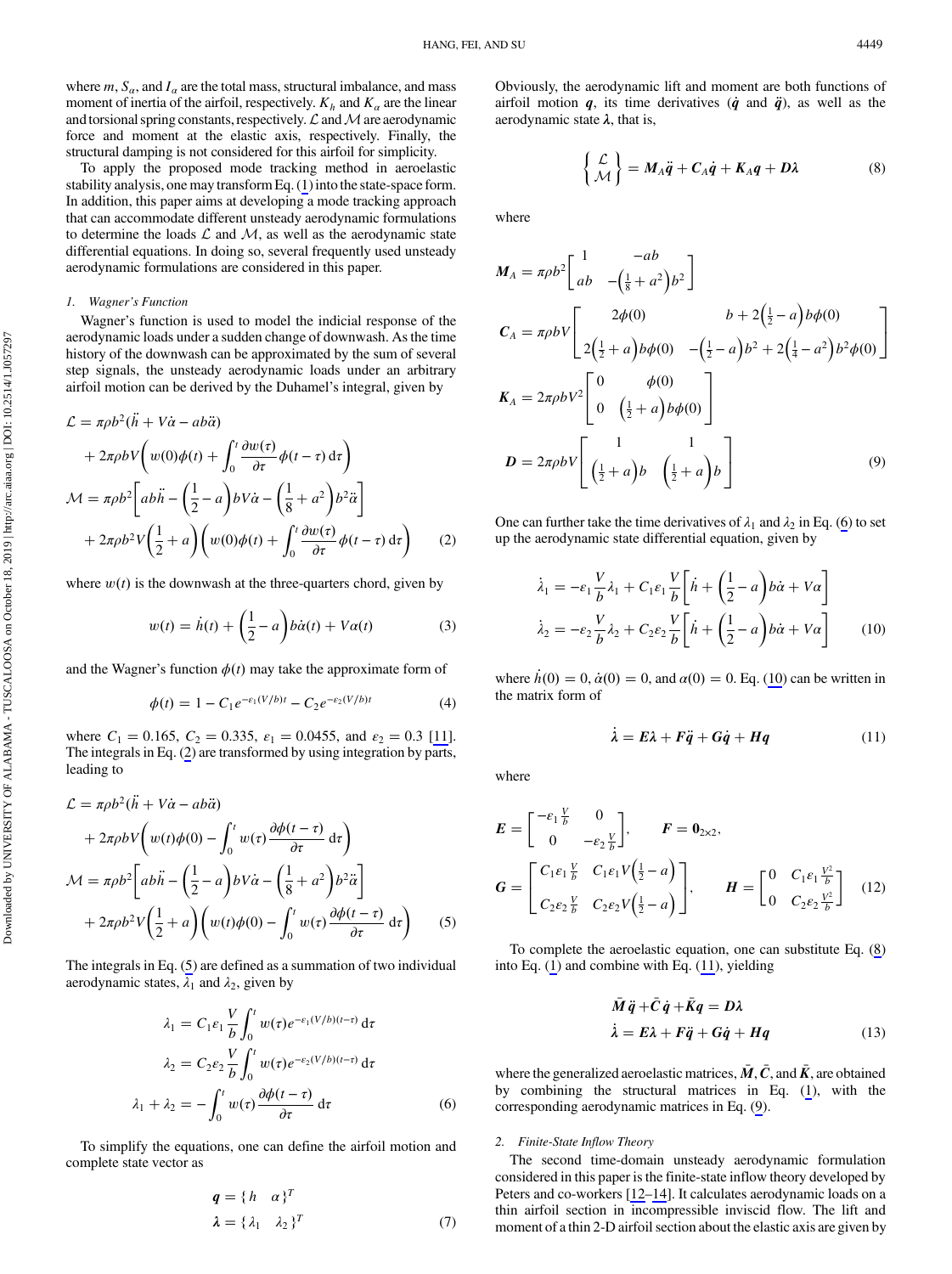<span id="page-3-0"></span>
$$
\mathcal{L} = \pi \rho b^2 (\ddot{h} + V\dot{\alpha} - a b \ddot{\alpha})
$$
  
+  $2\pi \rho b V^2 \bigg[ \alpha + \frac{\dot{h}}{V} + \left(\frac{1}{2} - a\right) b \frac{\dot{\alpha}}{V} - \frac{\lambda_0}{V} \bigg]$   

$$
\mathcal{M} = \pi \rho b^2 \bigg[ a b \ddot{h} - \left(\frac{1}{2} - a\right) b V \dot{\alpha} - \left(\frac{1}{8} + a^2\right) b^2 \ddot{\alpha} \bigg]
$$
  
+  $2\pi \rho b^2 V^2 \bigg( \frac{1}{2} + a \bigg) \bigg[ \alpha + \frac{\dot{h}}{V} + \left(\frac{1}{2} - a\right) b \frac{\dot{\alpha}}{V} - \frac{\lambda_0}{V} \bigg]$  (14)

where the inflow parameter  $\lambda_0$  accounts for induced flow due to the free vorticity, which is the weighted summation of the inflow states  $\lambda$ as described in Peters and Johnson [[12\]](#page-10-0), that is,

$$
\lambda_0 = \frac{1}{2} \sum_{i=1}^{N} \bar{b}_i \lambda_i
$$
\n(15)

where N is the number of inflow states defined on the airfoil, and  $\vec{b}$  are coefficients that can be obtained by the least-square method [13] coefficients that can be obtained by the least-square method [[13\]](#page-10-0).

Even though the aerodynamic states are defined differently, Eq. ([14\)](#page-2-0) can still be written in a similar form as Eq. ([8](#page-2-0)), whereas the aerodynamic matrices are given by

$$
M_A = \pi \rho b^2 \begin{bmatrix} 1 & -ab \\ ab & -(\frac{1}{8} + a^2) b^2 \end{bmatrix}
$$
  
\n
$$
C_A = 2\pi \rho b V \begin{bmatrix} 1 & (1-a)b \\ (\frac{1}{2} + a) b & (\frac{1}{2} - a) ab^2 \end{bmatrix}
$$
  
\n
$$
K_A = 2\pi \rho b V \begin{bmatrix} 0 & V \\ 0 & (\frac{1}{2} + a) bV \end{bmatrix}
$$
  
\n
$$
D = -\pi \rho b V \begin{bmatrix} \bar{b}_1 & \bar{b}_2 & \cdots & \bar{b}_N \\ (\frac{1}{2} + a) b \bar{b}_1 & (\frac{1}{2} + a) b \bar{b}_2 & \cdots & (\frac{1}{2} + a) b \bar{b}_N \end{bmatrix}
$$
  
\n(16)

Additionally, the governing equation for the inflow states is

$$
\bar{W}\dot{\lambda} + \frac{V}{b}\lambda = \bar{c}\bigg[\ddot{n} + \bigg(\frac{1}{2} - a\bigg)b\ddot{\alpha} + V\dot{\alpha}\bigg]
$$
(17)

where the coefficients  $\bar{W}$  and  $\bar{c}$  are both defined in Peters et al. [\[13](#page-10-0)]. Equation (17) can be conveniently transformed into the same form as Eq. ([11\)](#page-2-0), with different definitions of the coefficient matrices  $E, F, G$ , and  $H$ , given by

$$
\mathbf{E} = \bar{\mathbf{W}}^{-1} \left[ \text{diag} \left( -\frac{V}{b} \right) \right]_{N \times N} \qquad \mathbf{F} = \bar{\mathbf{W}}^{-1} \left[ \bar{c} \quad \left( \frac{1}{2} - a \right) b \bar{c} \right] \qquad (18)
$$
\n
$$
\mathbf{G} = \bar{\mathbf{W}}^{-1} \left[ \mathbf{0}_{N \times 1} \quad V \bar{c} \right]
$$

With the details omitted, one can demonstrate that the aeroelastic equation with the finite-state inflow theory still falls in the same generalized form as Eq. ([13\)](#page-2-0).

# 3. Unsteady Aerodynamics with Rational Functions

The rational function approximation (RFA) [\[15,16](#page-10-0)] can be used to transfer frequency-dependent aerodynamic loads into the time domain. The aeroelastic equation in the Laplace domain is given by

$$
(Ms^{2} + K)q(s) = \frac{1}{2}\rho V^{2}Q(s)q(s)
$$
 (19)

where s is the Laplace variable.  $Q(s)$  is the approximation to the aerodynamic influence coefficient (AIC) matrix. With the Roger's approximation [\[17](#page-10-0)],  $Q(s)$  is given by

$$
Q(s) = A_0 + A_1 \frac{sb}{V} + A_2 \left(\frac{sb}{V}\right)^2 + \sum_{i=1}^{N} \left(A_{i+2} \frac{s}{s + \frac{V}{b} \beta_i}\right) (20)
$$

where the first three entries represent the quasi-steady aerodynamic load, while the remaining items in summation account for the lag behavior of unsteady aerodynamic load. All the  $A_i$  are unknown coefficients that can be determined through the least square fitting [\[16](#page-10-0)]. Once the unknown coefficients are determined, Eq. (19) can be transformed to the time domain as

$$
M\ddot{q}(t) + Kq(t) = \frac{1}{2}\rho V^2 A_0 q(t) + \frac{1}{2}\rho V^2 \left(\frac{b}{V}\right) A_1 \dot{q}(t) + \frac{1}{2}\rho V^2 \left(\frac{b}{V}\right)^2 A_2 \ddot{q}(t) + \sum_{i=1}^N \left(\frac{1}{2}\rho V^2 A_{i+2} \lambda_i\right)
$$
(21)

which is rewritten as

$$
\left(M - \frac{1}{2}\rho V^2 \left(\frac{b}{V}\right)^2 A_2\right) \ddot{q}(t) + \left(-\frac{1}{2}\rho V^2 \frac{b}{V} A_1\right) \dot{q}(t) + \left(K - \frac{1}{2}\rho V^2 A_0\right) q(t) = \sum_{i=1}^N \left(\frac{1}{2}\rho V^2 A_{i+2} \lambda_i\right)
$$
(22)

where the augmented states  $\lambda_i$  are defined by

$$
\dot{\lambda}_i(s) = \frac{s}{s + \frac{V}{b}\beta_i} q(s), \qquad (i = 1, 2, \cdots, N) \tag{23}
$$

which is transformed to the time domain, resulting in the governing differential equation for the aerodynamic states

$$
\dot{\lambda}_i = -\frac{V}{b}\beta_i \lambda_i + \dot{q}, \qquad (i = 1, 2, \cdots, N) \tag{24}
$$

Equations (22) and (24), after being combined to form the aeroelastic equation, can be easily written into the generalized form of Eq. [\(13](#page-2-0)). In addition to the RFA, there are other approaches (e.g., minimumstate RFA [\[18](#page-10-0)], p-transform [\[19](#page-10-0),[20\]](#page-10-0), and FAMUSS [[21\]](#page-10-0)) that can be applied to generate reduced-order aerodynamic models and build state-space formulations for aeroelastic and aeroservoelastic studies. A good summary on various methods and a comparison on their advantages and disadvantages in aeroelastic studies were provided in [\[22](#page-10-0),[23\]](#page-10-0). The RFA is chosen in the current study due to its simplicity in deriving the generalized aeroelastic equation in the form of Eq. [\(13](#page-2-0)).

# 4. Aeroelastic Formulation for Flexible Wings with 2-D Aerodynamics

The previous discussions on the aeroelastic formulations were all based on 2-D airfoils. However, it does not prevent one from applying these aerodynamic theories to analyze flexible wings, where recent research activities can be found in the literature. Palacios et al. [[24\]](#page-10-0) provided a summary of aeroelastic modeling for flexible wings. For most formulations, one may still reach the aeroelastic equations in a form of

$$
M\ddot{q} + C\dot{q} + Kq = R(\ddot{q}, \dot{q}, q, \lambda)
$$
  

$$
\dot{\lambda} = E\lambda + F\ddot{q} + G\dot{q} + Hq
$$
 (25)

where  $q$  are the elastic degrees of freedom and  $\lambda$  are the aerodynamic states.  $\bf{R}$  is the aerodynamic load vector as a function of the elastic degrees and the aerodynamic states. The coefficient matrices of aerodynamic states  $E, F, G$ , and  $H$  should be determined according to the applied unsteady aerodynamic theory when setting up the aeroelastic equation.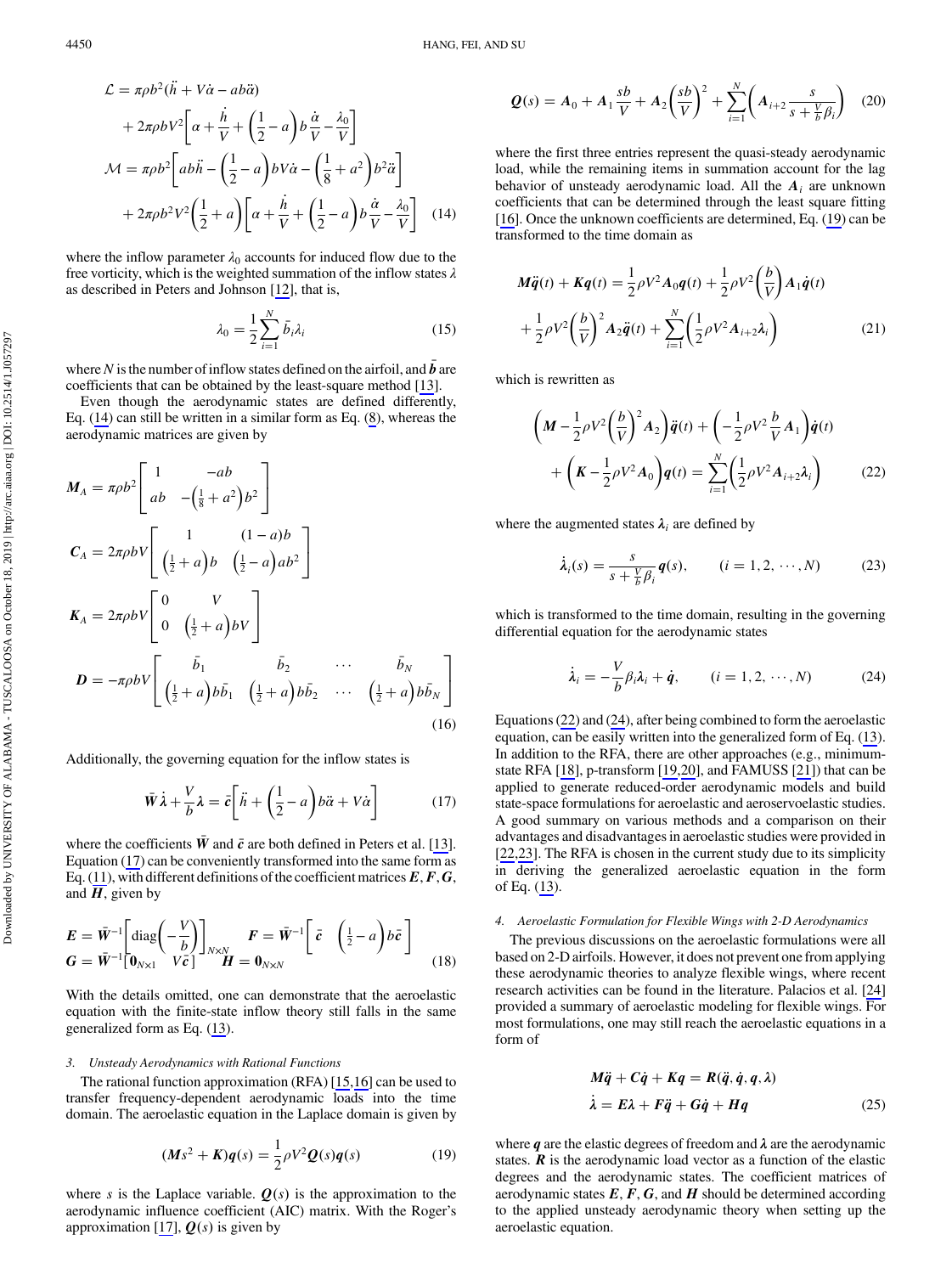## <span id="page-4-0"></span>B. Orthogonality Check Method Using Left and Right Eigenvectors

If the problem described by Eq. [\(25](#page-3-0)) is geometrically nonlinear, the inertia, damping, and stiffness matrices  $(M, C, \text{ and } K)$  may also be functions of the elastic degrees of freedom. To find the stability boundary of such a nonlinear system, one needs to linearize the equation about a nonlinear equilibrium state under a given parameter (e.g., airspeed) as shown in Su and Cesnik [\[25](#page-10-0)]. However, this process is not required for linear problems. The linear or linearized aeroelastic equation can be reorganized with all terms of the same variables collected together, resulting in

$$
\begin{aligned}\n\bar{M}\ddot{q} + \bar{C}\dot{q} + \bar{K}q &= D\lambda \\
\dot{\lambda} &= E\lambda + F\ddot{q} + G\dot{q} + Hq\n\end{aligned} \tag{26}
$$

where  $\bar{M}$ ,  $\bar{C}$ , and  $\bar{K}$  are generalized inertia, damping, and stiffness matrices, respectively. Equation (26) may be further written into the state-space form as

$$
\dot{x} = Ax \tag{27}
$$

where

$$
x = \{q^T \quad \dot{q}^T \quad \lambda^T\}^T
$$

$$
A = \begin{bmatrix} I & 0 & 0 \\ 0 & \bar{M} & 0 \\ 0 & -F & I \end{bmatrix}^{-1} \begin{bmatrix} 0 & I & 0 \\ -\bar{K} & -\bar{C} & D \\ H & G & E \end{bmatrix}
$$
(28)

Let  $A$  be the system matrix of an aeroelastic system at a given airspeed, which is, in general, not symmetric in aeroelastic problems. According to the eigendecomposition theory (also called spectral decomposition), A can be diagonalized if it has no repeated eigenvalues, given by

$$
A = \Psi \Lambda \Phi^H \tag{29}
$$

where  $\Lambda$  is a diagonal matrix, and

$$
\mathbf{\Phi}^H = \mathbf{\Psi}^{-1} \tag{30}
$$

The operator  $(\cdot)^H$  is the conjugate transpose or Hermitian transpose. Postmultiplying  $(\mathbf{\Phi}^H)^{-1} = \Psi$  on both sides of Eq. (29) yields

$$
A\Psi = \Psi\Lambda \tag{31}
$$

which is essentially a right eigenvalue problem of A. The diagonal entries of  $\Lambda$  are the eigenvalues. Each column of  $\Psi$  corresponds to a right eigenvector of A. Similarly, one can premultiply  $\Phi^H = \Psi^{-1}$  on both sides of Eq. (29), resulting in

$$
\mathbf{\Phi}^H \mathbf{A} = \mathbf{\Lambda} \mathbf{\Phi}^H \tag{32}
$$

which is essentially a left eigenvalue problem of A. Here, each row of  $\mathbf{\Phi}^H$  is the left eigenvector of the corresponding eigenvalue of A. Therefore, the left and right eigenvector matrices of A can be used to diagonalize the system matrix by following Eq. (29). In addition, the two eigenvector matrices are orthogonal to each other, that is,

$$
\Phi^H \Psi = I \tag{33}
$$

which is apparent according to Eq. (30).

Such a bi-orthogonal relation can be applied to track the aeroelastic modes with a varying airspeed. At two consecutive airspeed increments ( $V_i$  and  $V_{i+1}$ ), the aeroelastic systems are denoted as

$$
A_{i} = \Psi_{i} \Lambda_{i} \Phi_{i}^{H}
$$
  
\n
$$
A_{i+1} = \Psi_{i+1} \Lambda_{i+1} \Phi_{i+1}^{H}
$$
\n(34)



Fig. 2 Scheme of orthogonality check using both left and right eigenvectors.

The matrix for checking orthogonality of the aeroelastic modes can be defined as

$$
\mathbf{S}_{i,i+1} \stackrel{\Delta}{=} \mathbf{\Phi}_i^H \mathbf{\Psi}_{i+1} \tag{35}
$$

Equation (35) is similar to Eq. (33), yet with the left and right eigenvectors evaluated at two different airspeeds. If the speed increment  $\Delta V$  is not significantly large, the bi-orthogonal relation is approximately maintained [\[4\]](#page-10-0). That is,  $S_{i,i+1}$  is a diagonally dominant matrix [[2](#page-10-0)] if the modes are properly sorted, even though it is no longer an identity matrix. One may define a similar orthogonality checking matrix as

$$
\tilde{S}_{i,i+1} \stackrel{\Delta}{=} \Psi_i^H \Phi_{i+1} \tag{36}
$$

which is also diagonally dominant. One can take advantage of both Eqs. (35) and (36) when implementing the current mode tracking method. The scheme is briefly illustrated in Fig. 2. If the modes of system  $A_i$  are already sorted, the modes of  $A_{i+1}$  can be tracked using the sorted left eigenvector matrix  $\Phi_i$  (of  $A_i$ ) and the right eigenvector matrix  $\Psi_{i+1}$  (of  $A_{i+1}$ ). In the sorting process, the columns of  $\Psi_{i+1}$  are<br>reordered to make the product  $(\Phi^H, \Psi_{i+1})$  a diagonally dominant reordered to make the product  $(\mathbf{\Phi}_i^H \cdot \mathbf{\Psi}_{i+1})$  a diagonally dominant<br>matrix. At the next speed increment to track the modes of system matrix. At the next speed increment to track the modes of system  $A_{i+2}$ , one can use the previously sorted right eigenvector matrix  $\Psi_{i+1}$ , while involving the left eigenvector matrix  $\Phi_{i+2}$  (of  $A_{i+2}$ ). In this sorting process, the columns of  $\Phi_{i+2}$  are then reordered to make  $(\mathbf{\Psi}_{i+1}^H \cdot \mathbf{\Phi}_{i+2})$  diagonally dominant. By implementing this scheme,<br>one only has to solve for either left or right eigenvectors of the one only has to solve for either left or right eigenvectors of the aeroelastic system at one airspeed increment, which reduces the overall calculation expense for the mode tracking.

The mode tracking method developed in this paper is based on the eigendecomposition theory [or Eq. (29)] that is true as long as the system (either self-adjoint or non-self-adjoint) has no repeated eigenvalues. Consequently, it is also true for non-self-adjoint aeroelastic systems under all airspeed, where the left and right eigenvectors of the system are always orthogonal. Therefore, the orthogonality checking matrices  $S$  and  $S$  are diagonally dominant, even when the airspeed is about the flutter boundary. In the following numerical studies, the mode tracking method discussed above is compared with the method using MAC values between the right eigenvectors of the aeroelastic systems, where the orthogonality checking criterion is

$$
\boldsymbol{T}_{i,i+1} \stackrel{\Delta}{=} \boldsymbol{\Psi}_i^H \boldsymbol{\Psi}_{i+1} \tag{37}
$$

Note that the right eigenvectors of the aeroelastic system are not always orthogonal, as the system is non-self-adjoint, which brings difficulty to the mode tracking using such a MAC-based method in some cases.

### III. Numerical Studies

Numerical studies on aeroelastic mode tracking are presented in this section, where the new approach using both left and right eigenvectors for orthogonality check is compared with other methods. The advantages of this approach are highlighted from cases with a linear aeroelastic problem, a geometrically nonlinear aeroelastic problem, and a coupled aeroelastic and flight dynamic problem, respectively.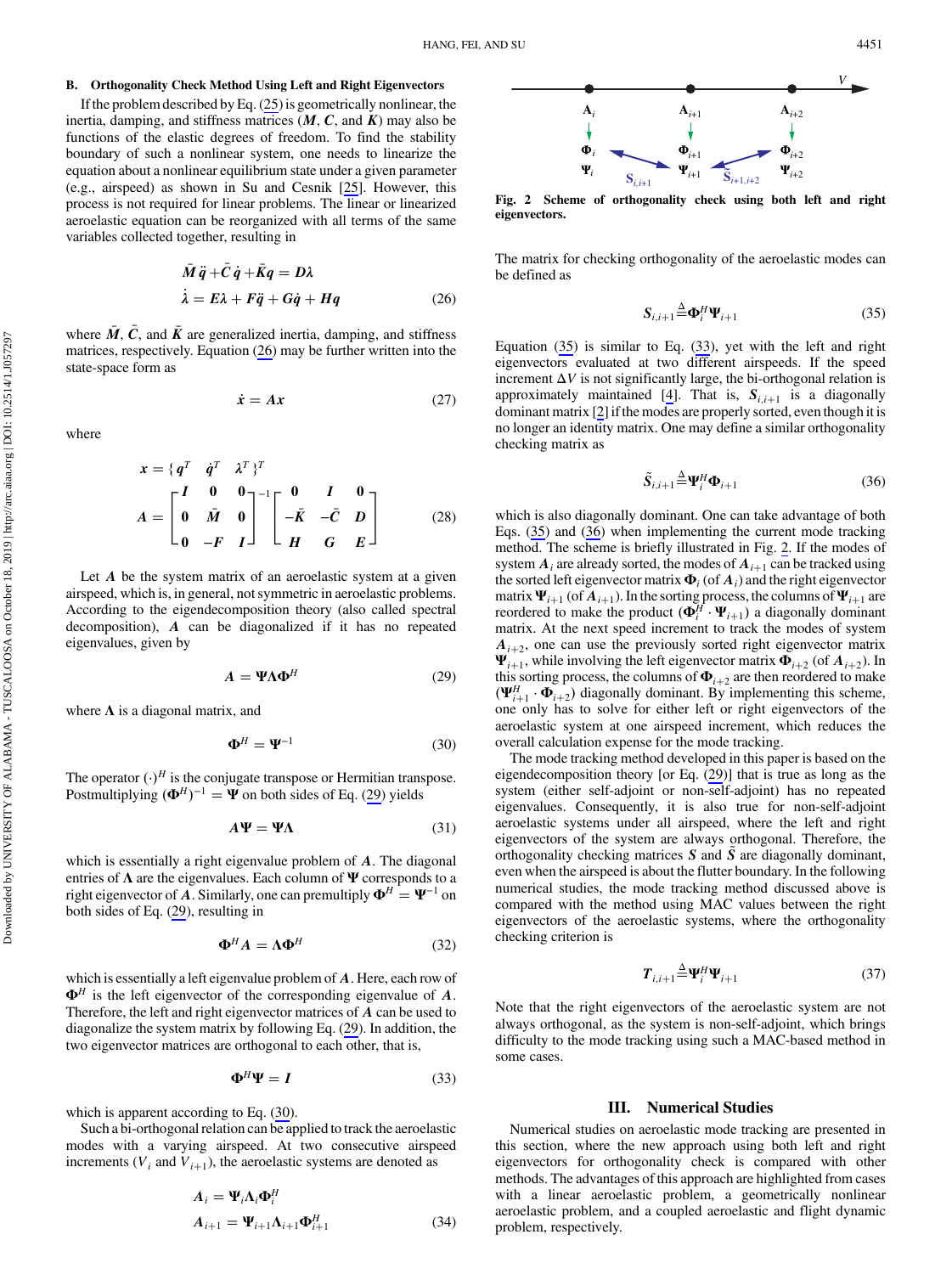









# A. Two-Dimensional Airfoil

A 2-D airfoil (refer to Fig. [1](#page-1-0)) is studied in this case, whose parameters are nondimensionalized as follows:  $a = -0.3$ ,  $\omega_h/\omega_a = 0.5$ ,  $S_a/mb = 0.2$ ,  $\sqrt{I_a/mb^2} = 0.3$ , and  $m/\pi\rho b^2 = 10$ .<br>The unsteady aerodynamic loads on the airfoil are calculated using 7  $\overline{\phantom{a}}$ l, l, 7  $\overline{1}$ , ŋ r į 5 ŗ  $\overline{c}$  $\overline{\phantom{a}}$ The unsteady aerodynamic loads on the airfoil are calculated using the Theodorsen's formula, with a one-term Padé approximation. Eigenvalues of the aeroelastic system are solved as a function of the reduced velocity,  $\overline{V} = V/b\omega_a$ . Figure 3 plots the aeroelastic frequency and damning extracted from the eigenvalues. All the frequency and damping extracted from the eigenvalues. All the curves in Fig. 3 are generated based on the roots from the flutter

Table 1 Material properties of rectangular wing box

| Property             | Value                                        |
|----------------------|----------------------------------------------|
| Young's modulus, $E$ | $10.5 \times 10^6$ psi                       |
| Shear modulus, G     | $4.0 \times 10^6$ psi                        |
| Density, $\rho$      | $2.633 \times 10^{-4}$ slug/in. <sup>3</sup> |



Fig. 6 FEM and aerodynamic model of rectangular wing box.

determinant at each reduced velocity without sorting. It can be seen that the solution effectively finds the flutter point ( $V_f = 1.2$ ). Several roots cross with each other, where the cause of the mode crossings in this sample is attributed to the numerical scheme that finds the roots of the flutter determinant. In complicated problems, however, aeroelastic mode crossing may cause misunderstanding of the flutter mechanism. For such a simple case, all aeroelastic modes can be easily identified, and the figures can be revised to reflect the sorted modes (see Fig. 4). However, such work is never straightforward for complicated aeroelastic systems, as discussed in Sec. [I](#page-0-0). Therefore, it is of great importance to sort and track these roots properly and efficiently.

# B. Linear Wing Box Model

The wing model studied in this case is illustrated in Fig. 5. It is an unswept cantilever wing with a constant cross section. The material properties of the wing box model are listed in Table 1. The finite element model (created in MSC.Nastran) of this wing box model is shown in Fig. 6. There are three bays in this wing box model. For each bay, there are two skin elements, two spar webs, and one rib. There are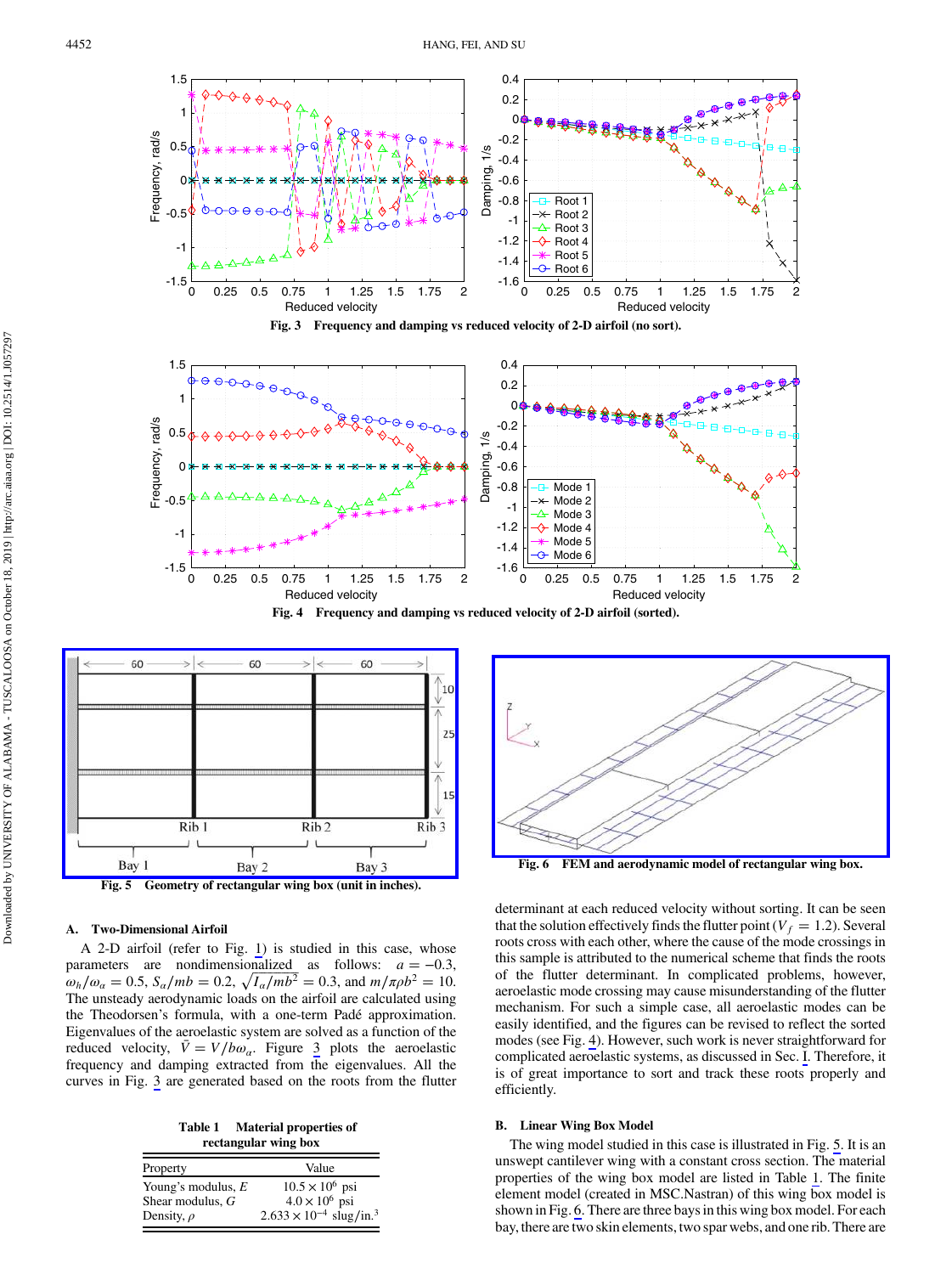<span id="page-6-0"></span>



Fig. 8 Frequency (left) and damping ratio (right) vs airspeed using MAC method,  $\Delta V = 20$  m/s.

four spar caps modeled by axial rod elements in each bay. This wing box model was originally studied by Rudisill and Bhatia [[26\]](#page-10-0) and later by McIntosh and Ashley [\[27](#page-10-0)], as well as other researchers [\[28](#page-10-0),[29\]](#page-10-0). A mode tracking study on this wing model was performed in [\[30](#page-10-0)]. The results of that study are repeated herein for completeness and to compare with the mode tracking method using both the left and right eigenvectors.

The unsteady aerodynamic loads are established through the doublet lattice method (DLM) implemented in MSC.Nastran.  $M, K$ , and the aerodynamic influence coefficient matrix  $Q$  in a range of reduced frequency k are extracted from MSC.Nastran. Because the aeroelastic model is linear, the linearization process described in the previous section is unnecessary. After applying the rational function approximation approach, the aeroelastic equation in the state-space form can be obtained. The aeroelastic stability analysis is carried out by solving the eigenvalue problem of system matrix A.

When the eigenvalues are just sorted by the imaginary part (frequency) in ascending order, six modes that have the smallest imaginary parts are selected to be plotted without applying any mode tracking technique, as shown in Fig. 7. Mode crossing occurs in these plots, and the trends of natural frequencies and damping ratios are not correctly tracked. However, these modes are aerodynamic dominant, and they do not help to understand the real mechanism of the aeroelastic instability. Figure 8 shows the frequency and damping ratio of the first six elastic modes, where the mode tracking is performed by checking the modal assurance criterion (MAC) numbers of the aeroelastic systems' right eigenvectors (named as "MAC method" in this paper). The damping ratio of the second mode (a torsional mode) crosses the zero-line at the airspeed of  $V = 273$  m/s, which implies the onset of flutter. This flutter speed is similar to the one (267 m/s) reported by Striz and Venkayya [\[29](#page-10-0)]. Even though the mode tracking result appears to be reasonable, the first mode is inaccurately tracked regarding both the frequency and damping ratio. The first mode is estimated to merge with the second mode after the airspeed  $V = 280$  m/s, which is shown and proved to be erroneous in the following discussion. The error is attributed to a



Frequency (left) and damping ratio (right) vs airspeed using current orthogonality check method,  $\Delta V = 30$  m/s.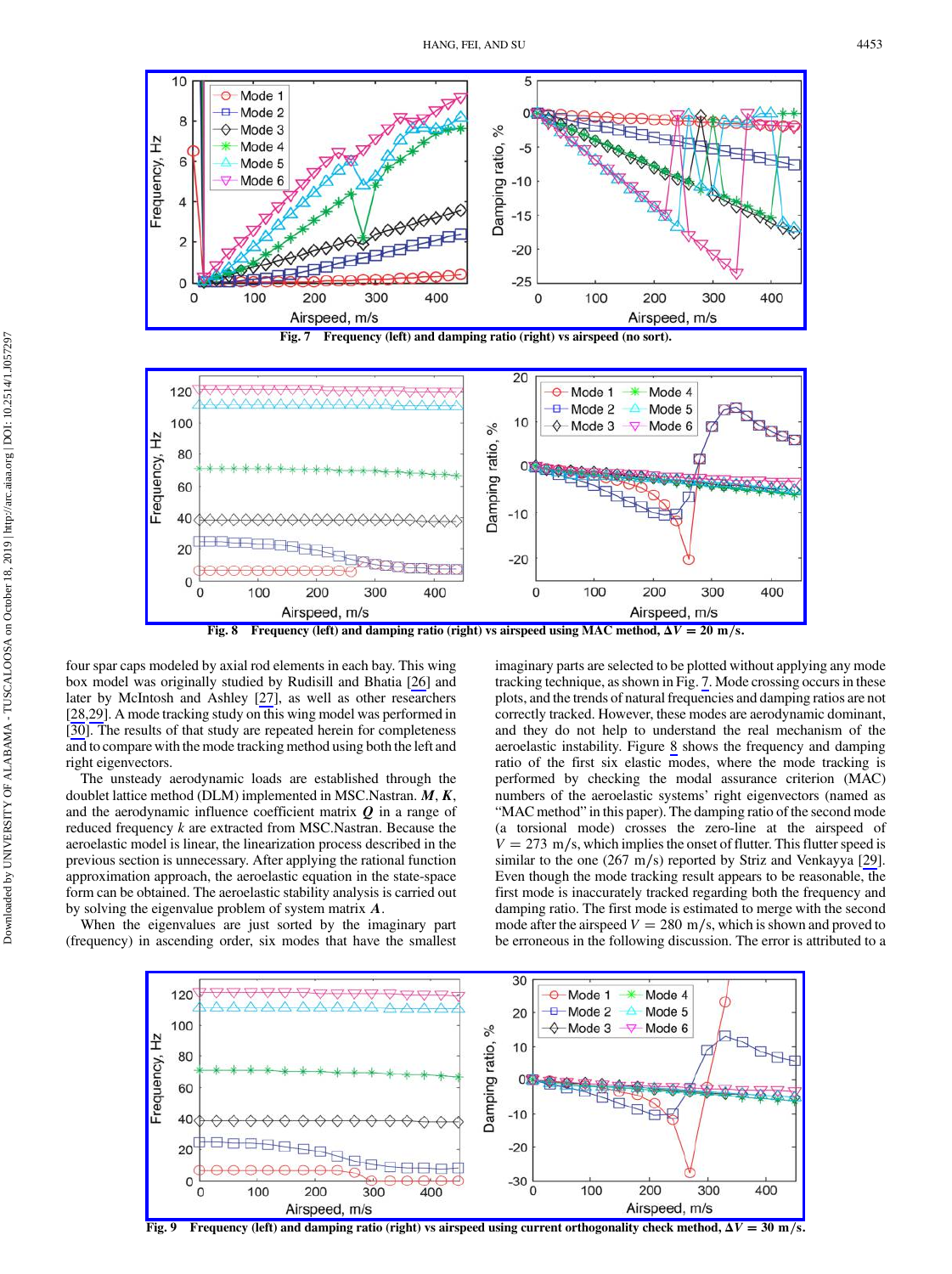

Fig. 10 Normalized orthogonality coefficient using MAC method.



Fig. 11 Normalized orthogonality coefficient using current method.

Table 2 Properties of highly flexible wing

| Property                                | Value                                    |
|-----------------------------------------|------------------------------------------|
| Span                                    | 16 m                                     |
| Chord                                   | 1 <sub>m</sub>                           |
| Spanwise ref. axis location (from l.e.) | 50% of chord                             |
| Center of gravity (from l.e.)           | 50% of chord                             |
| Flat bending rigidity                   | $2 \times 10^4$ N $\cdot$ m <sup>2</sup> |
| Chord bending rigidity                  | $4 \times 10^6$ N $\cdot$ m <sup>2</sup> |
| Torsional rigidity                      | $1 \times 10^4$ N $\cdot$ m <sup>2</sup> |
| Mass per unit span                      | $0.75 \text{ kg/m}$                      |
| Rotational inertia per unit span        | $0.1 \text{ kg} \cdot \text{m}$          |

shortcoming of the MAC-based method that is also discussed later in detail.

Nonetheless, if the orthogonality check method using both left and right eigenvectors is applied, every mode can be separated as shown in Fig. [9](#page-6-0). The frequency versus airspeed plot indicates that the aeroelastic divergence occurs as the first modal frequency goes to zero at airspeed 301 m∕s, which is also very close to the results from Striz and Venkayya [[29\]](#page-10-0). In addition, the orthogonality check method has robust effectiveness even when the speed increment is relatively large (here  $\Delta V = 30$  m/s). However, other mode tracking methods, including the MAC method and perturbation methods, usually require a smaller airspeed increment to ensure the solution accuracy, which indicates a more substantial computation expense.

It can be noted that the data plotted in Figs. [8](#page-6-0) and [9](#page-6-0) both come from eigenvalue analysis of the same aeroelastic system, except that the MAC method only uses the right eigenvectors. It is because of this reason that the MAC method is not able to identify the aeroelastic mode near the flutter point. Figures 10 and 11 plot the entries of the orthogonality checking matrices using the MAC method and the method based on left and right eigenvectors, respectively, where the advantage of latter one is highlighted. For a non-self-adjoint system, such as aeroelastic systems, the right eigenvectors are no longer orthogonal to each other. When the system is at an airspeed close to the flutter point (here  $V = 280$  m/s), the off-diagonal entries are large enough to preclude the clear mode separation as shown in Fig. 10. With similar MAC values, the MAC method fails to identify the two modes. On the other hand, the mode tracking method based on left and right eigenvectors is much more effective because the orthogonality is maintained between the left and right eigenvectors at an airspeed close to the flutter point, as shown in Fig. 11. The diagonal entries in this figure are always dominant.

## C. Highly Flexible Cantilever Wing

In this case, the mode tracking method introduced in this paper is tested with a geometrically nonlinear aeroelastic system. By following the approach described in [\[25](#page-10-0)], the aeroelastic stability analysis of a slender wing is carried out, whose properties are listed in Table 2. The wing is discretized into eight strain-based nonlinear beam finite elements (refer to Su and Cesnik [[31\]](#page-10-0) for the beam formulation), coupled with the finite-state unsteady aerodynamics. The air density is  $0.088 \text{ kg/m}^3$  at the 20,000 m altitude.

With a cantilevered boundary condition and a root pitch angle of 2°, stability of the aeroelastic system is evaluated within the free stream velocity range between 1 and 35 m∕s, with an increment of 1 m∕s. From the root locus plot (Fig. 12), the flutter boundary is identified as 23.2 m∕s with a frequency of 10.2 rad∕s. However, the root loci of several modes are very close to each other, which makes it inconvenient to track all these modes directly from Fig. 12. Individual aeroelastic modes are tracked by using the method with orthogonality check discussed in this paper. Figure [13](#page-8-0) plots the frequency and damping ratio of some aeroelastic modes around the flutter point, while Fig. [14](#page-8-0) includes modes in a wider frequency range. It is not a surprise that Fig. [13](#page-8-0) predicts the same flutter boundary as the root locus plot does. The orthogonality of the aeroelastic modes is checked at preflutter speeds (22 and 23 m∕s). Figure [15](#page-8-0) is the orthogonality coefficient matrix when the modes are sorted by using the MAC-based method. It is noticeable that there are many large offdiagonal values in Fig. [15,](#page-8-0) which means that some modes may be incorrectly tracked. However, if the orthogonality is checked using



Fig. 12 Root locus plot of slender wing (triangle, 1 m∕s; circle, 35 m∕s).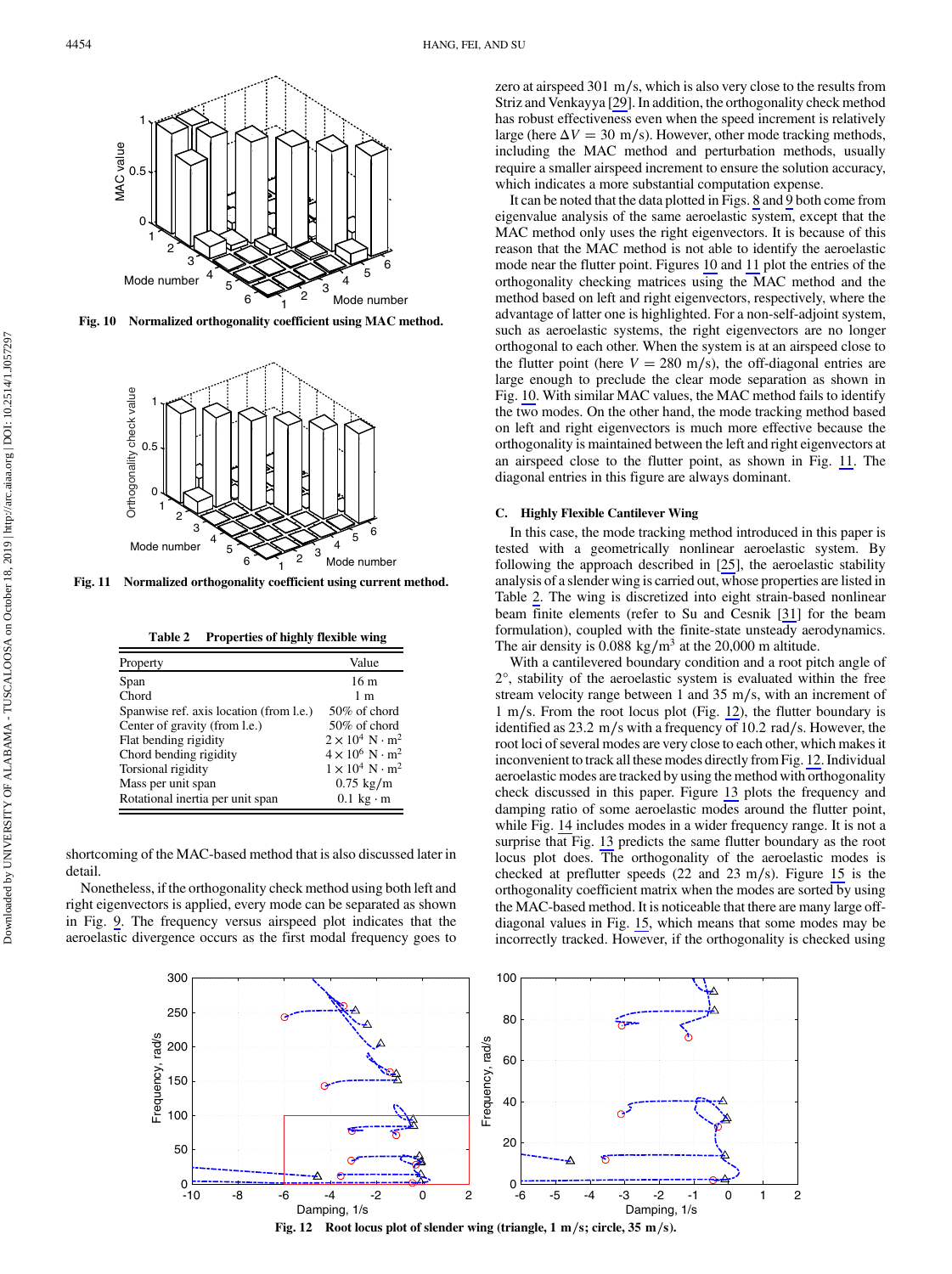<span id="page-8-0"></span>





both left and right eigenvectors, the orthogonality coefficient matrix becomes diagonally dominant, as shown in Fig. 16, indicating that every mode can be tracked correctly. These results verify the effectiveness and robustness of the mode tracking method based on left and right eigenvectors in the stability analysis of a nonlinear aeroelastic system.

A further study is carried out to more closely investigate the modes highlighted by the circle in Fig. 14. The mode tracking algorithm has identified them individually, with a mode coalescence and separation happening between 28 and 29 m∕s. By reviewing the trend of eigenvalues, it is "possible" that the two modes may cross as indicated by the dashed line. From intuition, one would not expect a mode's frequency to vary from 200 rad∕s to more than 350 rad∕s



Fig. 15 Orthogonality coefficient matrix using MAC method (22 and 23 m∕s).

within a small velocity range. The current mode tracking algorithm can show the correlation between the two modes around that region. In doing so, the speed increment is increased to 2 m∕s (between 28 and 30 m∕s), and the orthogonality check is performed on modes 10 and 11. The orthogonality coefficient matrix is shown in Fig. 17. The mode marked with the circle in Fig. 14 has the best correlation with the mode marked with the square, even with a larger velocity increment. This study verifies that the mode tracking result shown in Fig. 14, that is, the dashed path, cannot be an aeroelastic mode.

From the aeroelastic stability analysis with the mode tracking, it can be concluded that the mode tracking method based on left and right eigenvectors is feasible for use on geometrically nonlinear aeroelastic systems.



Fig. 16 Orthogonality coefficient matrix using current orthogonality check method (22 and 23 m/s).



Fig. 17 Orthogonality coefficient matrix using current orthogonality check method (28 and 30 m∕s).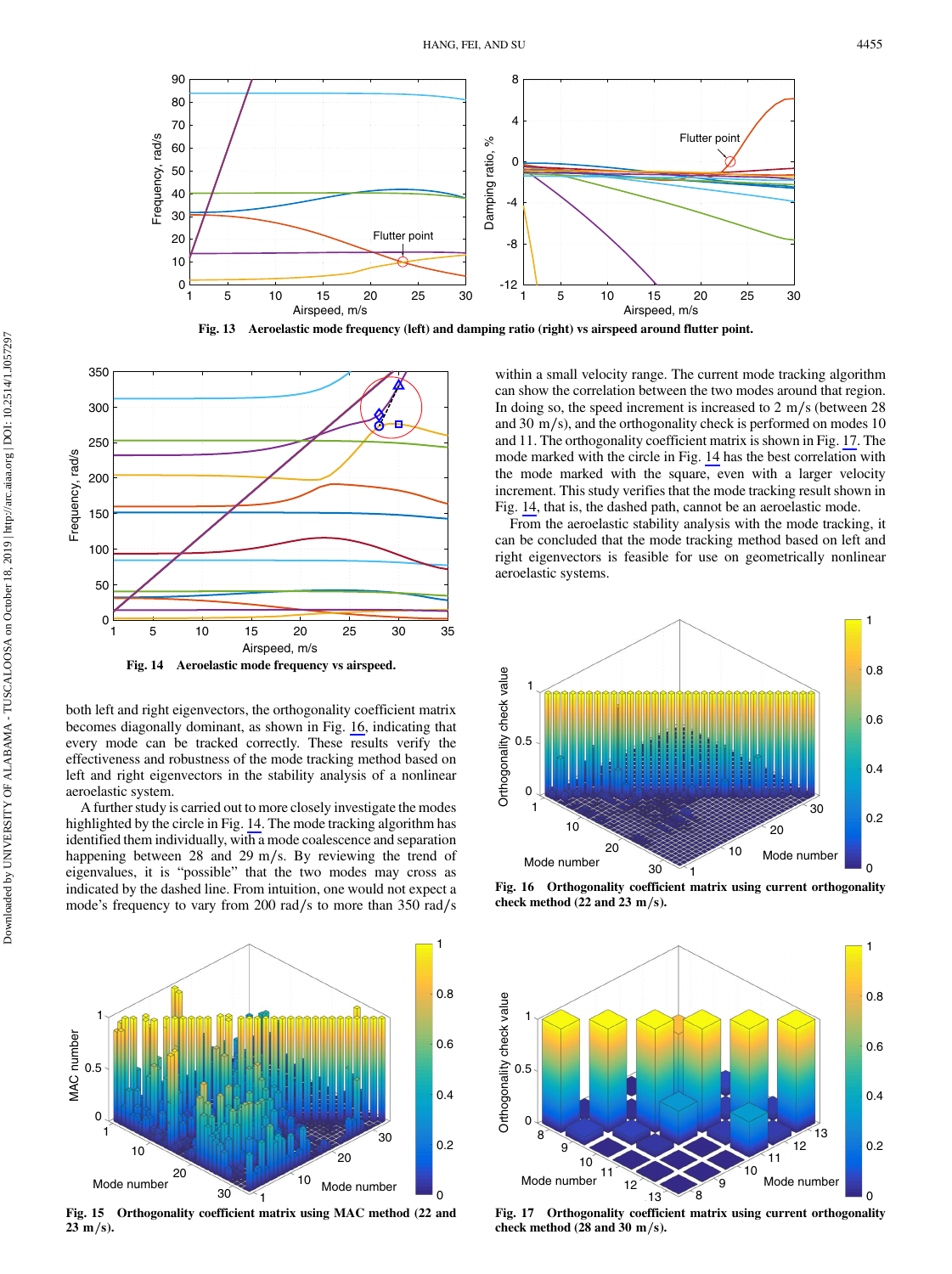4456 HANG, FEI, AND SU



 $-40$   $-35$   $-30$   $-25$   $-20$   $-15$   $-10$   $-5$   $0$   $5$ <br>Damping,  $1/s$ <br>Fig. 19 Root locus of blended-wing–body configuration (triangle, 80 m∕s; circle, 130 m∕s).

Damping, 1/s

#### D. Aircraft with Coupled Aeroelastic and Flight Dynamic Modes

A similar study is further performed on a blended-wing–body aircraft configuration, illustrated in Fig. 18 with more properties found in Su and Cesnik [[25\]](#page-10-0). Both the body and the wings are modeled as strain-based beams coupled with finite-state unsteady aerodynamics. This model incorporates 6 beam elements in the body and 12 beam elements on each wing. For trim and maneuver purposes, elevons are defined on inner nine elements of the wing members. Note that the wings of this configuration are so flexible that their elastic modes are coupled with the rigid-body modes of the whole vehicle [[25\]](#page-10-0), resulting in a dynamic instability known as bodyfreedom flutter. In addition, the aeroelastic system matrix A has a dimension of 433 for the whole free-flight aircraft. Therefore, the mode tracking algorithm needs to recognize and track both elastic and rigid body modes correctly.

With the large dimension of the system matrix in this case and the interaction between aerodynamic modes and elastic/flight dynamic modes, several interfering eigenvalue pairs can be observed upon solving the eigenvalue problem. Therefore, in this numerical case (also in the previous cases to some extent), a preliminary eigenvalue filtering is performed before the orthogonality check is applied. In addition, high-frequency modes that are not of interest are eliminated. Therefore, all eigenvalues with imaginary parts greater than 120 rad∕s and real parts less than −40 rad∕s are removed, where the cutoff values are chosen after an observation on the eigenvalues of the system. The root locus plot (Fig. 19) shows the variation tendency of the eigenvalues. One can clearly discern the aerodynamic-dominant modes (with large damping but small frequencies), rigid-body-dominant modes (with both small damping and frequencies), as well as the remaining elasticdominant modes, even though all of them are coupled modes in reality. One mode (the first wing bending mode coupled with body pitching and plunging) crosses the imaginary axis around the velocity of 115 m∕s, indicating the onset of aeroelastic instability. This stability boundary is close to the result reported by Su and Cesnik [[25\]](#page-10-0)  $(V_f = 123 \text{ m/s})$ , where the difference is attributed to the different mesh and structural damping applied in the models. It can also be observed that some modes hardly change with the increase of airspeed in Fig. 19. All rigid-body modes are in a cluster around the origin point of the plot. To track their changes with the increase of velocity, the mode tracking method is applied with the orthogonality check using left and right eigenvectors, with the results shown in Fig. 20. As can be seen, all modes can be individually identified and separated from each other, even though the aerodynamic and rigid-body modes are numerically close together as shown in Fig. 19. From the V-g plot of Fig. 20, the flutter boundary can be identified, as there is only one damping ratio that crosses zero at 115 m∕s.

# IV. Conclusions

In this paper, a mode tracking method was developed for aeroelastic stability analysis, based on the orthogonality check of both the left and right eigenvectors of aeroelastic systems. The approach is adaptable to different aeroelastic formulations, as long as they can be transformed into a unified state-space representation. The method was demonstrated to be feasible for several frequently used unsteady aerodynamic theories and aeroelastic formulations. The detailed theoretical basis of the mode tracking technique using the left and right eigenvectors was highlighted in the paper, where two orthogonality checking matrices were used to track the aeroelastic modes. Numerical studies were conducted with different aeroelastic problems. The aeroelastic mode crossing phenomenon was first demonstrated with a 2-D airfoil. In the linear cantilever wing box and geometrically nonlinear cantilever wing cases, the proposed orthogonality check method was applied and compared with another model tracking method based on modal assurance criterion numbers of aeroelastic modes. The numerical results demonstrated that the newly developed method had a better capability in separating and tracking aeroelastic modes. The method was also more efficient as it allowed for larger velocity increment in the process of tracking, compared with the existing methods. Moreover, for the nonlinear blended-wing–body configuration with coupled aeroelasticity and flight dynamics, the results showed that the new method could